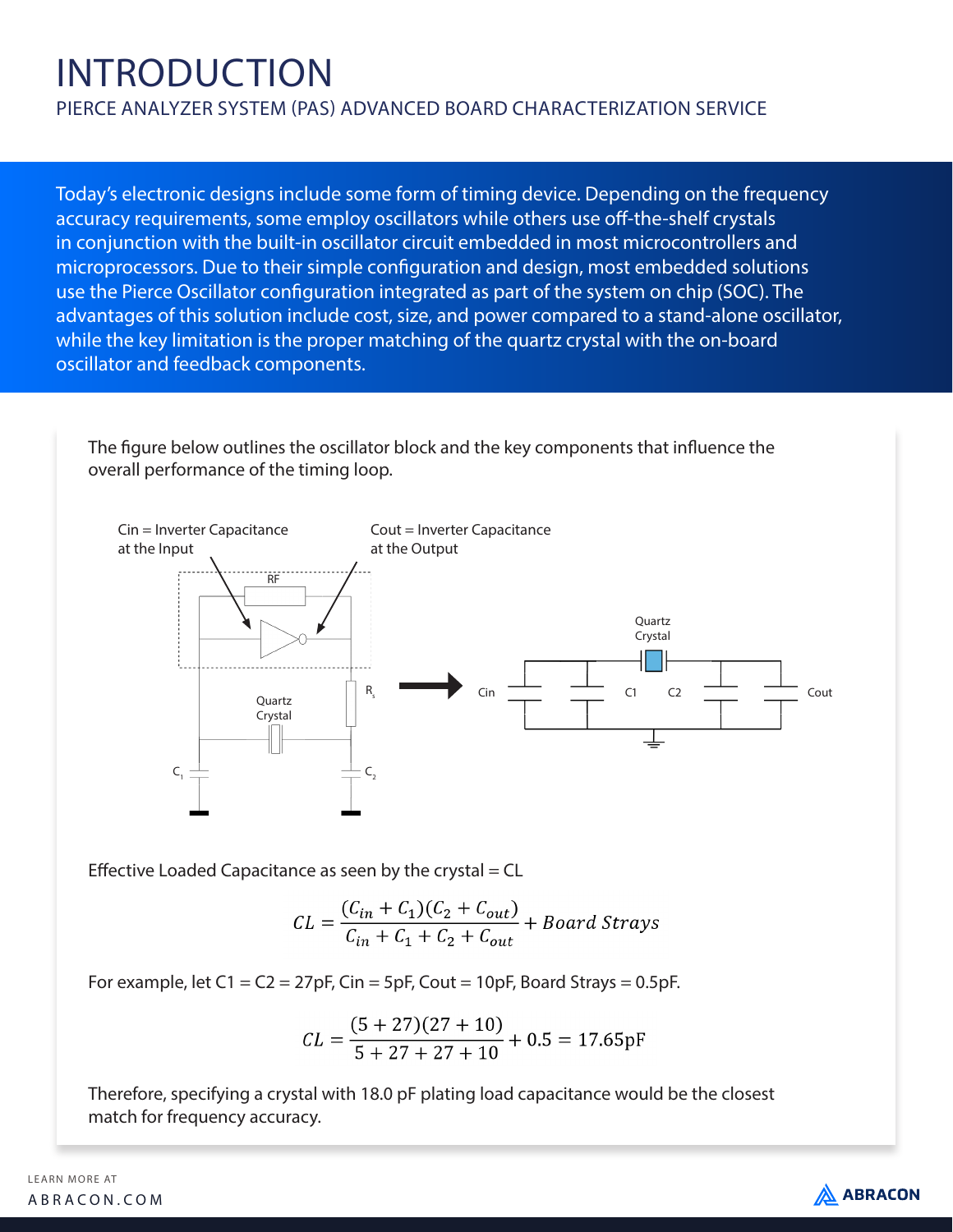### INTRODUCTION PIERCE ANALYZER SYSTEM (PAS) ADVANCED BOARD CHARACTERIZATION SERVICE

The reactive impedance (Xc) of the loop capacitors, in combination with current limiting resistor (Rs), and the presence or absence of an AGC circuit determines the drive level and frequency accuracy of the oscillator loop design.

For Pierce oscillator designs, characterizing the oscillation loop helps to understand the circuit performance and provides guidance for adjusting the loop capacitors.



Design engineers often optimize their circuit performance via trial and error, at the expense of significant investment in time. Measurements to verify the performance become increasingly sensitive if the timing loop utilizes a tuning fork (32.768kHz) crystal. These crystals are extremely sensitive to loading effects and extreme care and accuracy is essential to determine the in-circuit behavior of these components.

An example would be a design which has a hard boundary condition of  $\pm 40$  ppm relative to the carrier, for proper operation. If the load capacitance of the oscillator loop is not optimized, most of the  $\pm 40$  ppm allowance can be consumed by crystal tolerance alone, potentially causing production yield loss or timing error in the field.

In summary, a typical product launch requires a significant investment in capital and design resources. Making a very modest investment in characterizing the timing loop is a must-have to protect this investment, as well as mitigate the risk of field failures or warranty recalls.

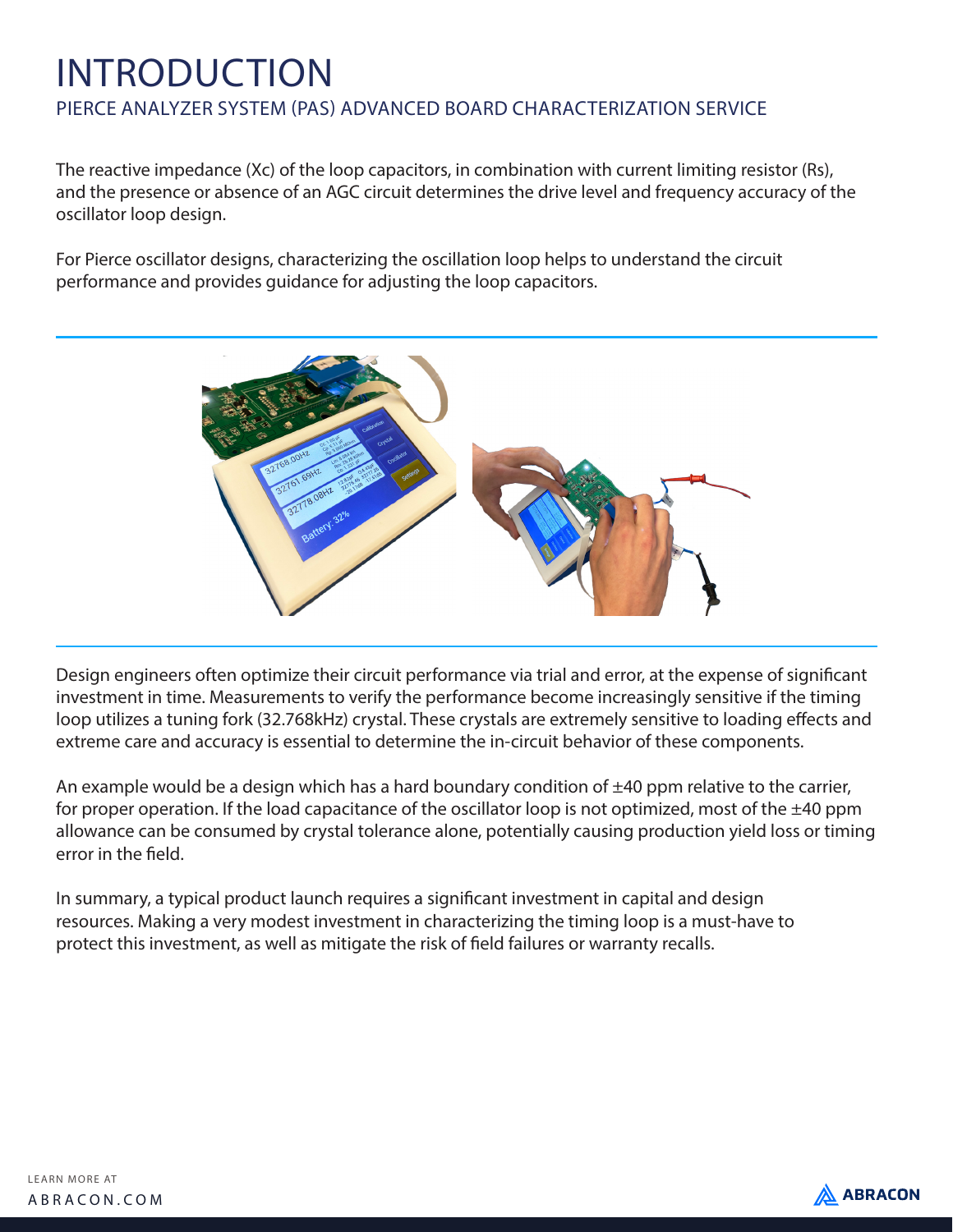# SOLUTION AND FEATURES

PIERCE ANALYZER SYSTEM (PAS) ADVANCED BOARD CHARACTERIZATION SERVICE

### **SOLUTION**



Abracon provides an accurate assessment of the oscillator loop dynamics to overcome these barriers. Abracon's Engineering Team developed a proprietary Pierce Analyzer System (PAS), which is designed to analyze both the stand-alone crystal, as well as the performance of the crystal in the customer's circuit.

#### **FEATURES**

- Circuit characterization, providing the best possible match between the quartz crystal and oscillator loop feedback components
- Eliminates production launch issues related to crystal oscillator-based timing circuits
- Provides a customer oscillator circuit overview in the form of a detailed report, providing a third-party assessment for the design history file or PPAP documentation.
- This report encompasses both the stand-alone crystal performance, as well as in-circuit closed loop oscillator performance.
- For additional information, please contact Abracon at: tech-support@abracon.com